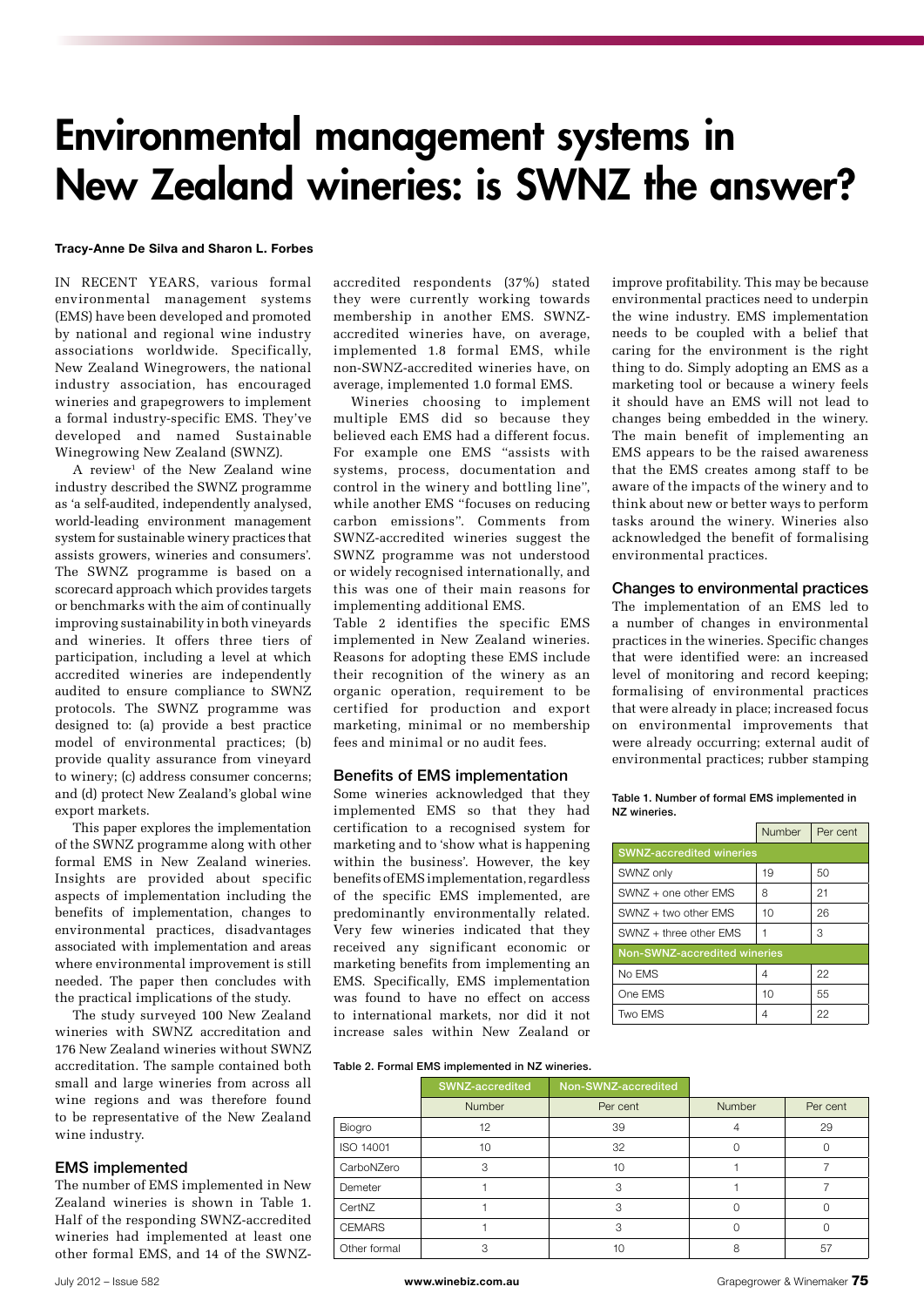# winemaking

of existing management practices; and increased awareness of issues such that they are always in the foreground.

#### Disadvantages associated with implementation

Indications that New Zealand wineries were concerned by the costs associated with EMS were found in this study, with 20 (5 per cent) of the surveyed SWNZaccredited wineries stating that time and financial costs were both disadvantages associated with their EMS.

Specifically, the disadvantages with implementing EMS that were identified in this study include: increased time and administrative burden; more paper usage completing required documentation; costly to manage; making no difference to the consumer; compliance costs; extra work; and involvement in endless audits. The implementation of an EMS were often incremental, making it difficult to see or measure any short-term benefit.

# Areas needing environmental improvement

The main areas of winery operation identified as requiring environmental improvement were the use and management of water, and the use and management of electricity. These areas were identified by both SWNZ-accredited wineries (16 wineries, 42 per cent ) and non-SWNZ-accredited wineries (5 wineries, 29 per cent).

### Summary

The results of this study highlight the benefits from implementing EMS are largely environmental, but come at a high cost to wineries. This study also provided views about the SWNZ programme, developed and promoted by New Zealand Winegrowers. The results suggest that the SWNZ programme is not seen as sufficiently meeting the needs of New Zealand wineries, and wineries are seeking additional environmental guidance elsewhere.

#### Practical implications

If improvements were made to the SWNZ programme, wineries may be able to address all their environmental issues through the use of a single EMS, and reduce the costs and time involved with implementing and maintaining accreditation in additional EMS. A more comprehensive SWNZ programme could help to improve the financial viability of New Zealand wineries at what is a particularly difficult time for producers in the wine industry.

#### Acknowledgements

The authors wish to thank Dr Michaela Balzarova and Anne Spicer who both contributed to the study. In addition, the financial contribution from Lincoln University's Research Fund is acknowledged. **CW** 

#### **References**

Clayton, G. and Stevens, N. (2007), "False idol economy: The New Zealand wine industry", International Journal of Systems Applications, Engineering & Development, Vol. 3 No. 1, pp. 69-74.

Hughey, K. F. D., Tait, S. V., and O'Connell, M. J. (2005), "Qualitative evaluation of three environmental management systems in the New Zealand wine industry", Journal of Cleaner Production, Vol. 13, pp. 1175-1187.

Renton, T., Manktelow, D., and Kingston, C. (2002), "Sustainable winegrowing: New Zealand's place in the world", in Proceedings of the Romeo Bragato Conference, Christchurch, September 2002. Christchurch, New Zealand: New Zealand Winegrowers.

Dr Sharon L. Forbes is a lecturer in marketing at Lincoln University. Her research focuses on the wine industry in the areas of consumer behaviour, country or origin effects, usage situations, supply chain co-ordination and sustainability.

Dr Tracy-Anne De Silva is a senior lecturer in accounting at Lincoln University. Her research focusses on understanding why businesses engage in environmental activities including environmental reporting and environmental management systems.